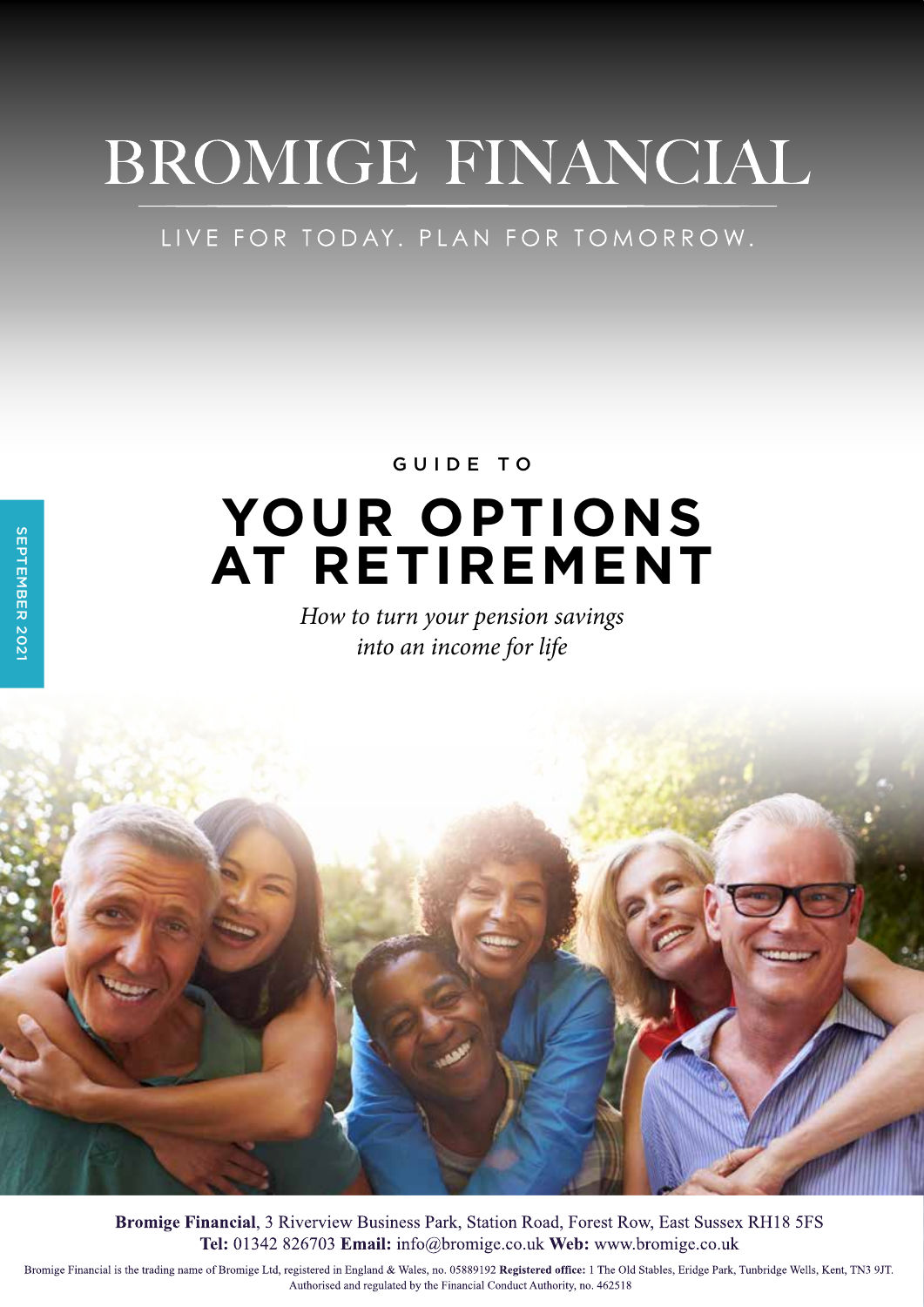### GUIDE TO

## **YOUR OPTIONS AT RETIREMENT**

### How to turn your pension savings into an income for life

There are many things to consider as you approach retirement. It's good to start by reviewing your finances to ensure your future income will allow you to enjoy the lifestyle you want. The earlier you start thinking about what you'll need for a comfortable retirement and where your money is going to come from, the more control you can have over that period of your life.

The changes in the retirement<br>
landscape mean some people are<br>
adjusting their expectations for<br>
retirement. With life expectancy still on landscape mean some people are adjusting their expectations for the increase, the need to save and plan for retirement is becoming ever more critical.

The concept of 'retirement', as viewed through the opinions of those currently saving towards it, may have a broad range of meanings. But the reality is that traditional 'retirement' is changing, with few now seeing it as a singular event.

The future of retirement is likely instead to see a fundamental change in people's lifestyles, with a growing aspiration to combine work and leisure to help manage the costs of a longer life expectancy.

It's also important to remember that any investment comes with risk. All investments can go down as well as up, and you may get back less than you invest.

A pension is a long-term investment not normally accessible until age 55 (57 from April 2028). The value of your investments (and any income from them) can go down as well as up which would have an impact on the level of pension benefits available. Your pension income could also be affected by the interest rates at the time you take your benefits.

The tax implications of pension withdrawals will be based on your individual circumstances, tax legislation and regulation which are subject to change in the future. You should seek advice to understand your options at retirement.

#### **WILL YOUR PENSION POT LAST FOR THE REST OF YOUR LIFE?**

If you're like most people, the money in your pension pot will need to last for the rest of your life. And once you've made a decision, you might not be able to change your mind. So it's important to get all the information you need to feel confident that you're making the right decision for you. To find out more or arrange an appointment, please contact us – we look forward to hearing from you.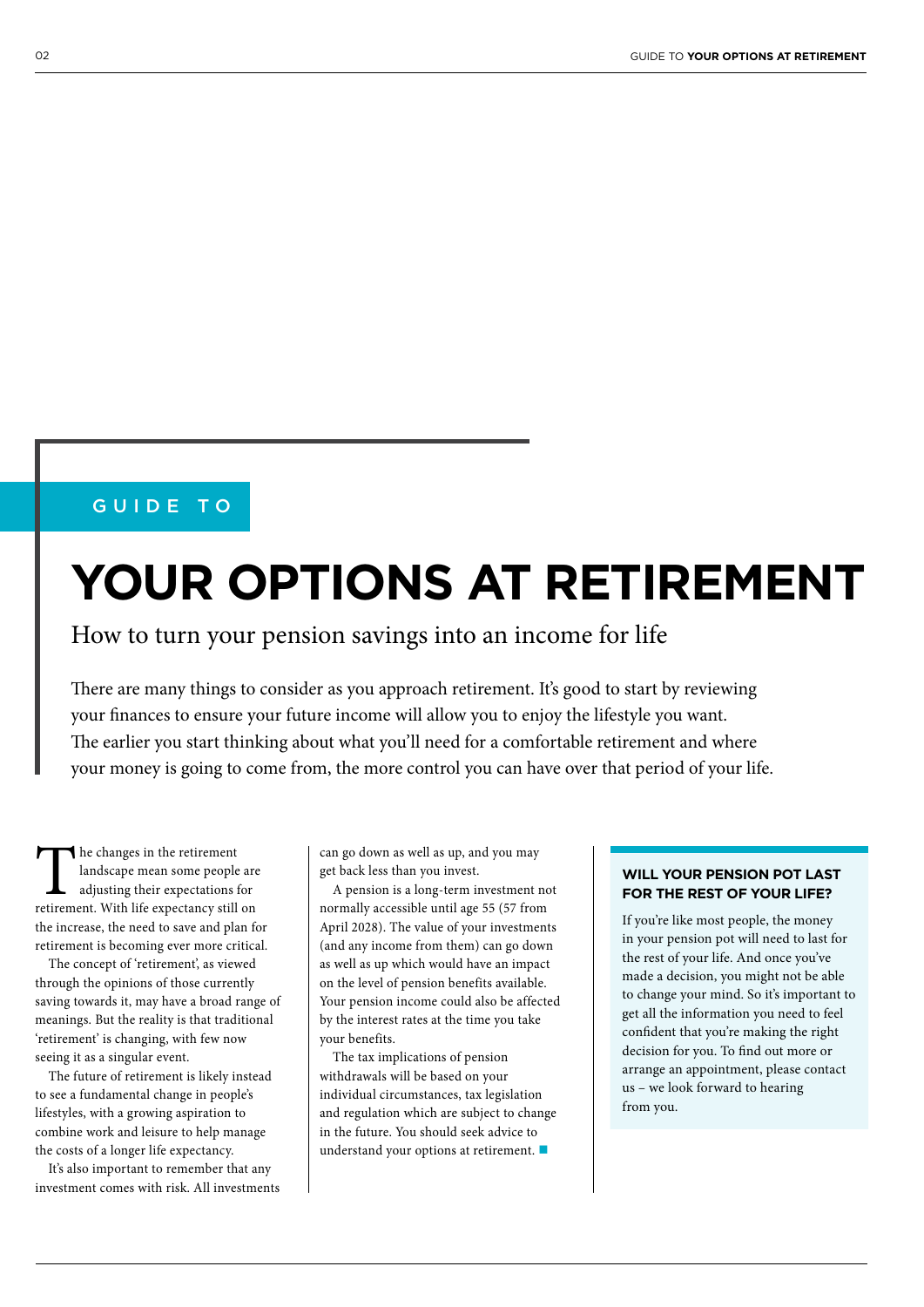### 66

The concept of 'retirement', as viewed through the opinions of those currently saving towards it, may have a broad range of meanings. But the reality is that traditional 'retirement' is changing, with few now seeing it as a singular event.

99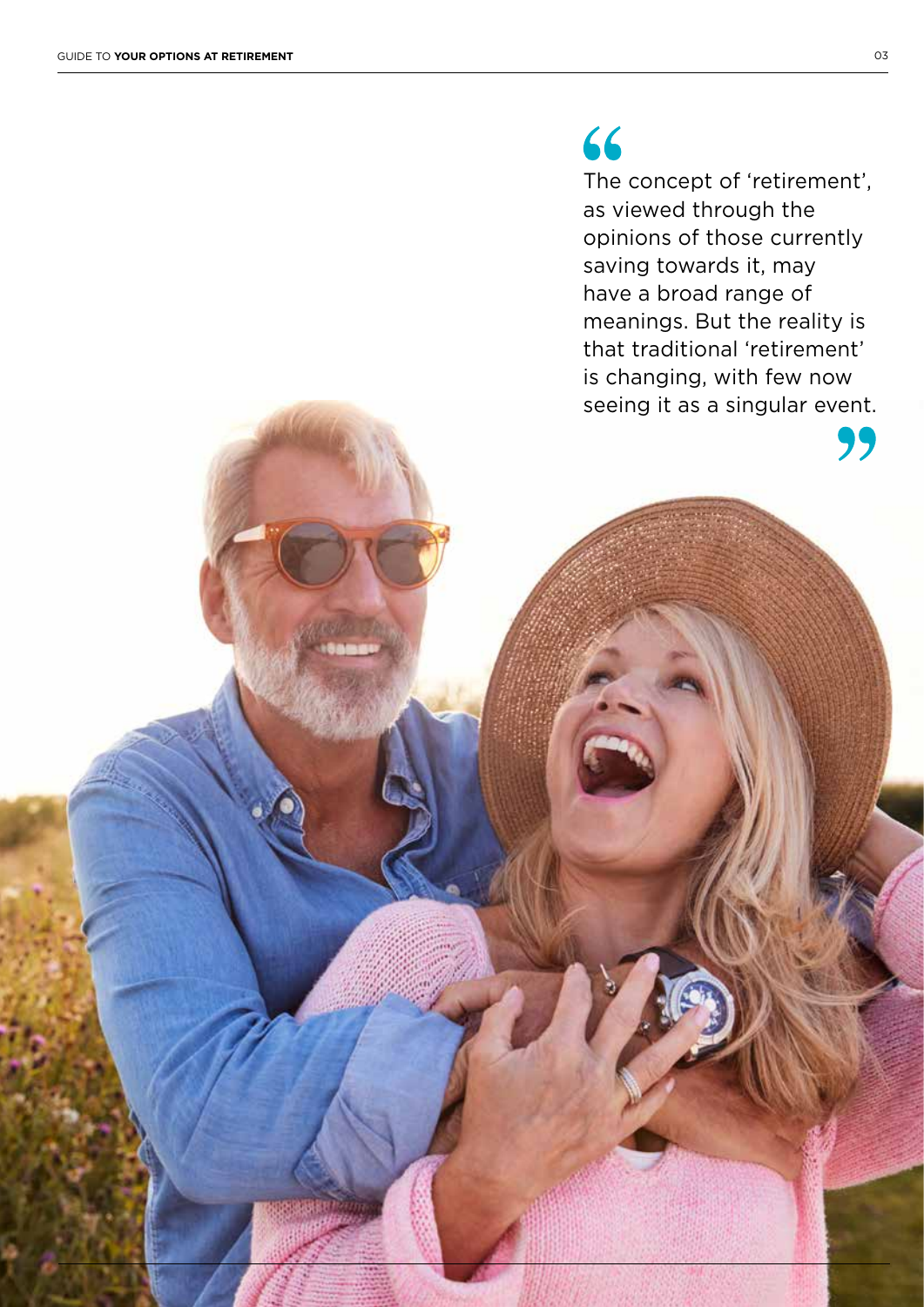## **WHAT CAN I DO WITH MY PENSION?**

Deciding how you want to start taking money

Due to the changes introduced by the government in April 2015, when you reach the age of 55 (subject to change) you now have more flexibility than ever when it comes to taking money from your pension pot.

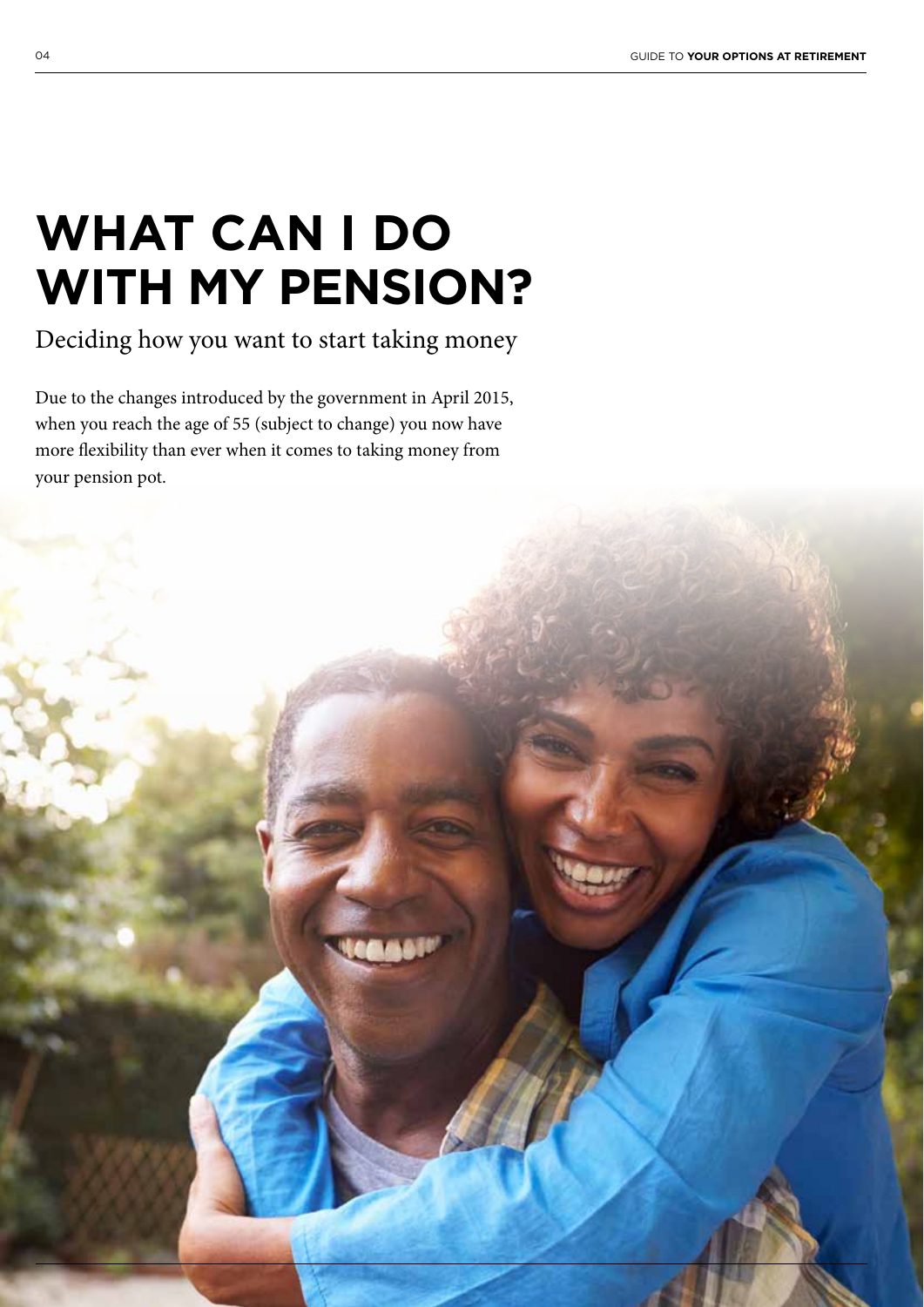**But before you do anything with your**<br>thard-earned cash, it's important to take the time to understand your options,<br>as the decisions you make will affect your hard-earned cash, it's important to take the time to understand your options, as the decisions you make will affect your income in retirement. Before you take money from your pension plan, it's important to ask yourself if you really need it right away.

When and how you take your money can make a big difference to how much tax you might pay and how long your money will last.

Most pensions will set an age from which you can start taking money from your pension. They will also have rules for when you can take your pension earlier than normal, for example, if you become seriously ill or unable to work.

When the time comes to start taking money from your pension, you'll need to decide how you want to do this. If you've got a personal pension or a defined contribution pension, you can take up to 25% of its value as a tax-free lump sum.

The remainder of your pension fund will be taxable and may either be taken as cash, used to buy an annuity (a guaranteed income for a specific period or for the rest of your life), or you may leave the money invested and take withdrawals on a regular basis or as and when you need.

With a defined benefits pension, you may be able to take some of its value as a tax-free lump sum, but this will depend on the rules of your scheme. The rest of the money will be paid to you as a guaranteed income for the rest of your life.

### **Different levels of risk and security and potentially different tax implications**

The different ways of taking your money have different levels of risk and security, and potentially different tax implications too. As with all retirement decisions, it's important to take professional financial advice on what's best for you.

Everybody's situation is different, so how you combine the options is up to you.

#### **Annuities – guaranteed income for life**

Annuities enable you to exchange your pension pot for a guaranteed income for life. They were once the most common pension option to fund retirement. But changes to the pension freedom rules have given savers increased flexibility.

The amount you will receive depends on a number of factors, for example, how long the insurance company expects you to live and other benefits the annuity provides, such as a guaranteed payment period or payments to a spouse or dependent.

Annuities can also be for a specific period, not just for life. This can be useful if someone wants a guaranteed income for part of their retirement, say before the State Pension is payable.

### **Flexible retirement income – pension drawdown**

When it comes to assessing pension options, flexibility is the main attraction offered by income drawdown, which allow you to access your money while leaving it invested, meaning your funds can continue to grow.

Pension drawdown normally allows you to draw 25% of your pension fund as a taxfree lump-sum, or series of smaller sums. This 'tax-free cash' is known as the Pension Commencement Lump Sum, or PCLS. The rest of the fund remains invested and is used to provide you with a taxable income, via withdrawals on a regular basis or as and when you need.

You set the income you want, though this might be adjusted periodically depending on the performance of your investments. You need to manage your investments carefully because, unlike a lifetime annuity, your income isn't guaranteed for life.

### **Uncrystallised Funds Pension Lump Sum (UFPLS)**

You do not have to draw your pensions commencement lump sum at the outset. Instead you may use your pension fund to

take cash as and when you need it and leave the rest untouched where it can continue to grow tax-free.

For each withdrawal, the first 25% (quarter) is tax-free and the rest counts as taxable income. There might be charges each time you make a cash withdrawal and/ or limits on how many withdrawals you can make each year.

### **Combination – mix and match**

It may suit you better to use a combination of the options outlined above. You might want to use some of your savings to buy an annuity to cover the essentials (rent, mortgage or household bills), with the rest placed in an income drawdown scheme that allows you to decide how much you wish, and can afford, to withdraw and when.

Alternatively, you might want more flexibility in the early years of retirement, and more security in the later years. If that is the case, this may be a good reason to delay buying an annuity until later.

### **WANT TO DISCUSS HOW TO DECIDE WHAT TO DO WITH YOUR PENSION POT?**

Find out more about your options for taking an income in retirement and what you need to consider. If you're unsure about the best approach for you, please get in touch with us for further information.